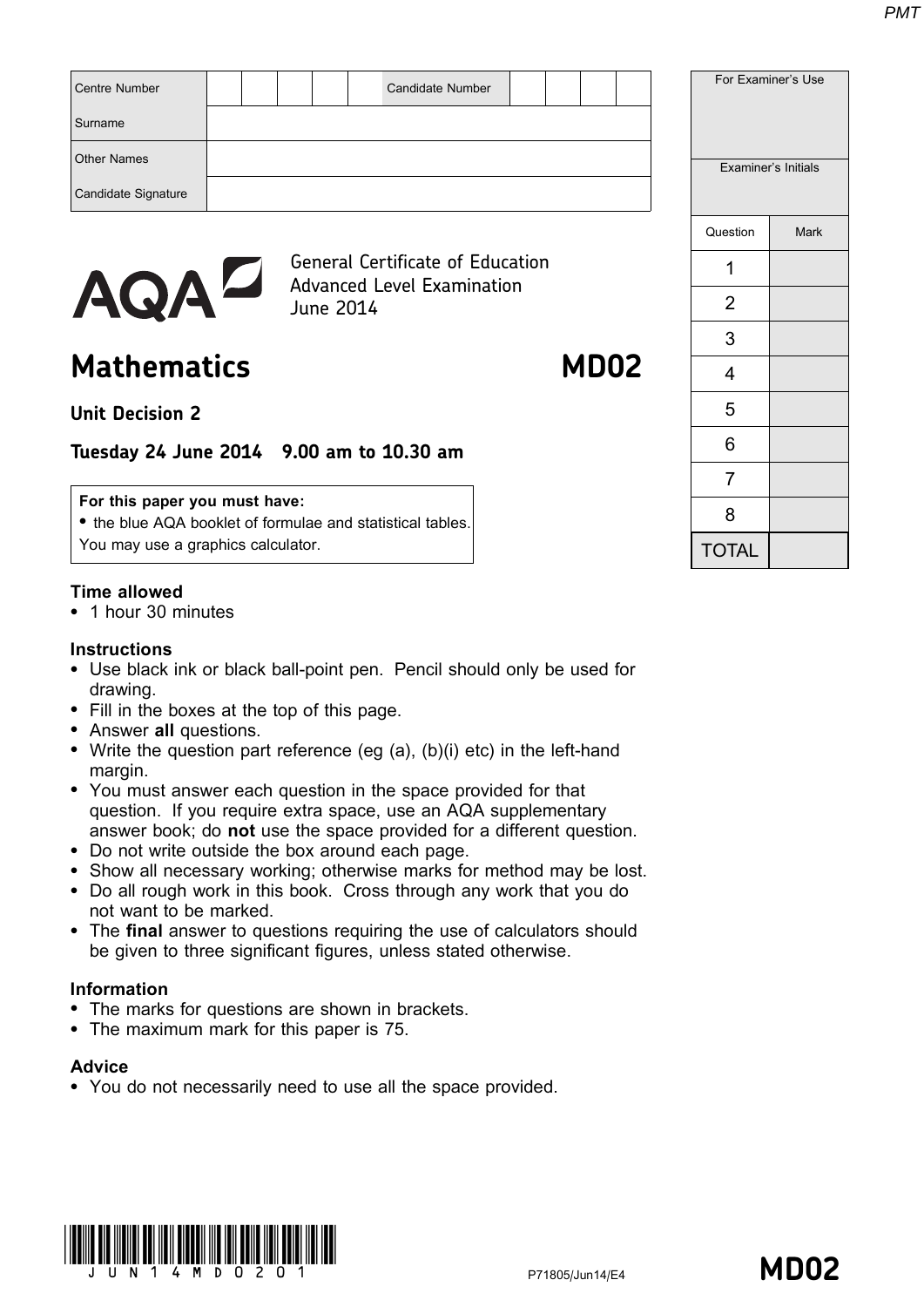Answer all questions.

Answer each question in the space provided for that question.

1 A major project has been divided into a number of tasks, as shown in the table. The minimum time required to complete each task is also shown.

| <b>Activity</b>  | Immediate<br>predecessor | <b>Duration</b><br>(hours) |
|------------------|--------------------------|----------------------------|
| $\boldsymbol{A}$ |                          | 3                          |
| $\boldsymbol{B}$ | $\boldsymbol{A}$         | 3                          |
| $\mathcal{C}$    | $\boldsymbol{A}$         | 4                          |
| $\boldsymbol{D}$ | B, C                     | 6                          |
| $\cal E$         | B, C                     | 5                          |
| $\boldsymbol{F}$ | $\mathcal{C}$            | $\overline{2}$             |
| $\overline{G}$   | $\overline{C}$           |                            |
| $H_{\rm}$        | $\boldsymbol{A}$         | 15                         |
| $\overline{I}$   | D, E                     | 4                          |
| $\boldsymbol{J}$ | $\boldsymbol{F}$         | 6                          |
| K                | $\overline{G}$           | 10                         |
| L                | H, I, J, K               | 1                          |

(a) On the page opposite, construct an activity network for the project. (Activity  $A$  has already been drawn.)

[3 marks]

[2 marks]

[2 marks]

[2 marks]

- (b) Find the earliest start time for each activity.
- (c) Find the latest finish time for each activity.
- (d) List the critical activities.

| $\sqrt[\text{RHEMCT}]{\text{PMET} \over \text{PRATEMCE}}$ Answer space for question 1 |
|---------------------------------------------------------------------------------------|
|                                                                                       |
|                                                                                       |
|                                                                                       |
|                                                                                       |
|                                                                                       |

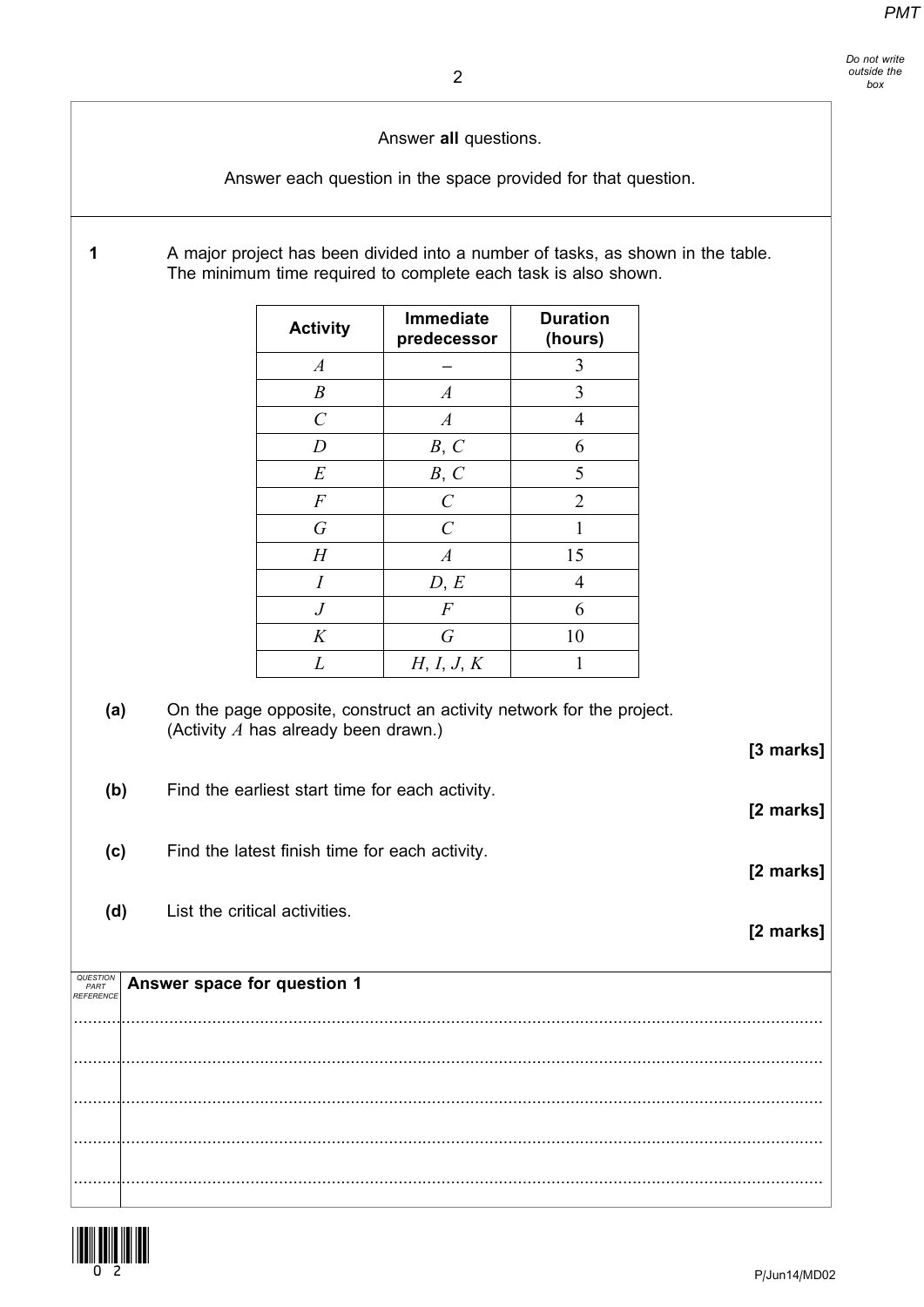Do not write outside the box





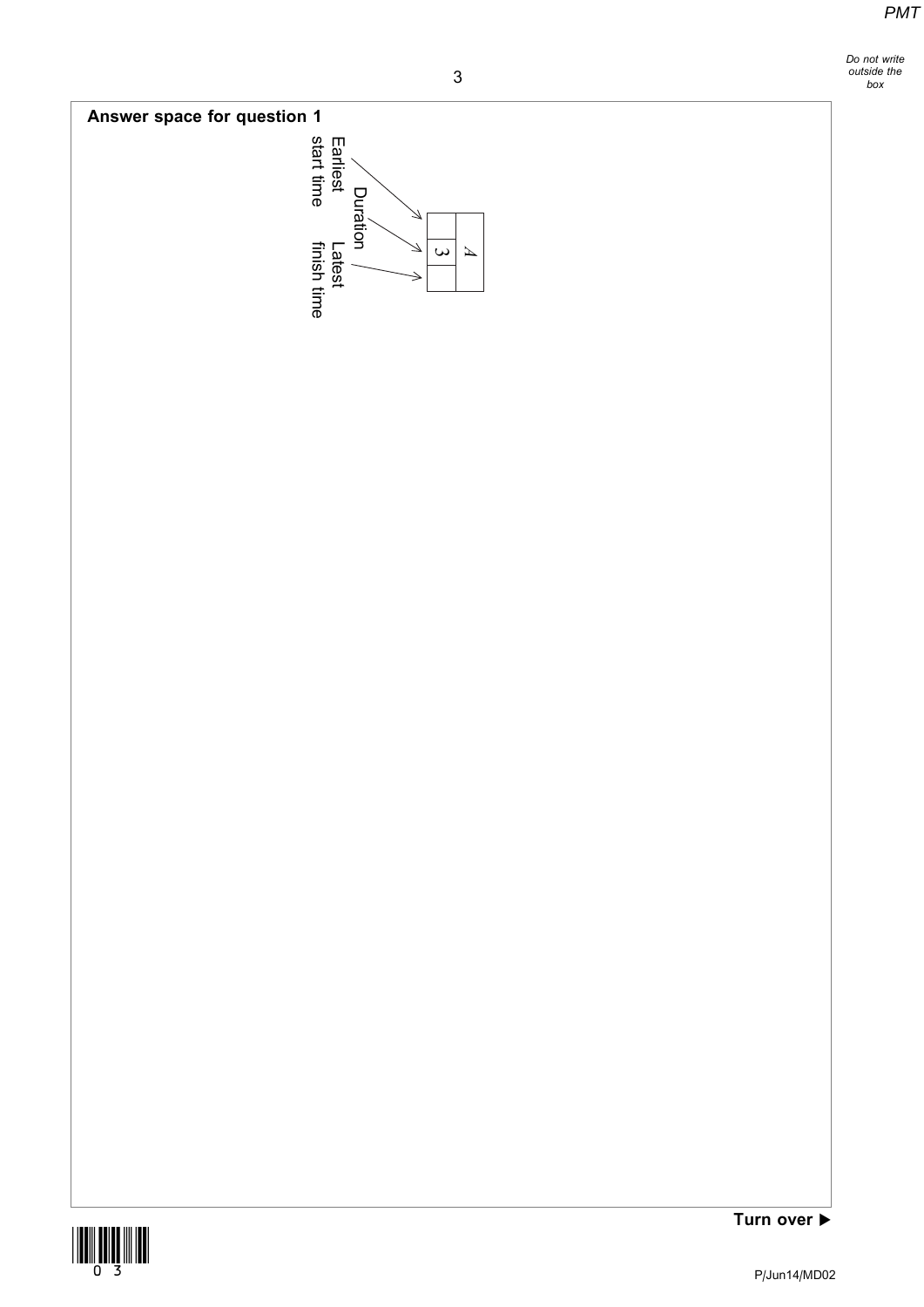| <b>QUESTION<br/>PART<br/>REFERENCE</b> | Answer space for question 1 |
|----------------------------------------|-----------------------------|
|                                        |                             |
|                                        |                             |
|                                        |                             |
|                                        |                             |
|                                        |                             |
|                                        |                             |
|                                        |                             |
|                                        |                             |
|                                        |                             |
|                                        |                             |
|                                        |                             |
|                                        |                             |
|                                        |                             |
|                                        |                             |
|                                        |                             |
|                                        |                             |
|                                        |                             |
|                                        |                             |
|                                        |                             |
|                                        |                             |
|                                        |                             |
|                                        |                             |
|                                        |                             |
|                                        |                             |
|                                        |                             |
|                                        |                             |
|                                        |                             |
|                                        |                             |
|                                        |                             |
|                                        |                             |
|                                        |                             |
|                                        |                             |
|                                        |                             |
|                                        |                             |
|                                        |                             |
|                                        |                             |
|                                        |                             |
|                                        |                             |
|                                        |                             |
|                                        |                             |
|                                        |                             |
|                                        |                             |
|                                        |                             |

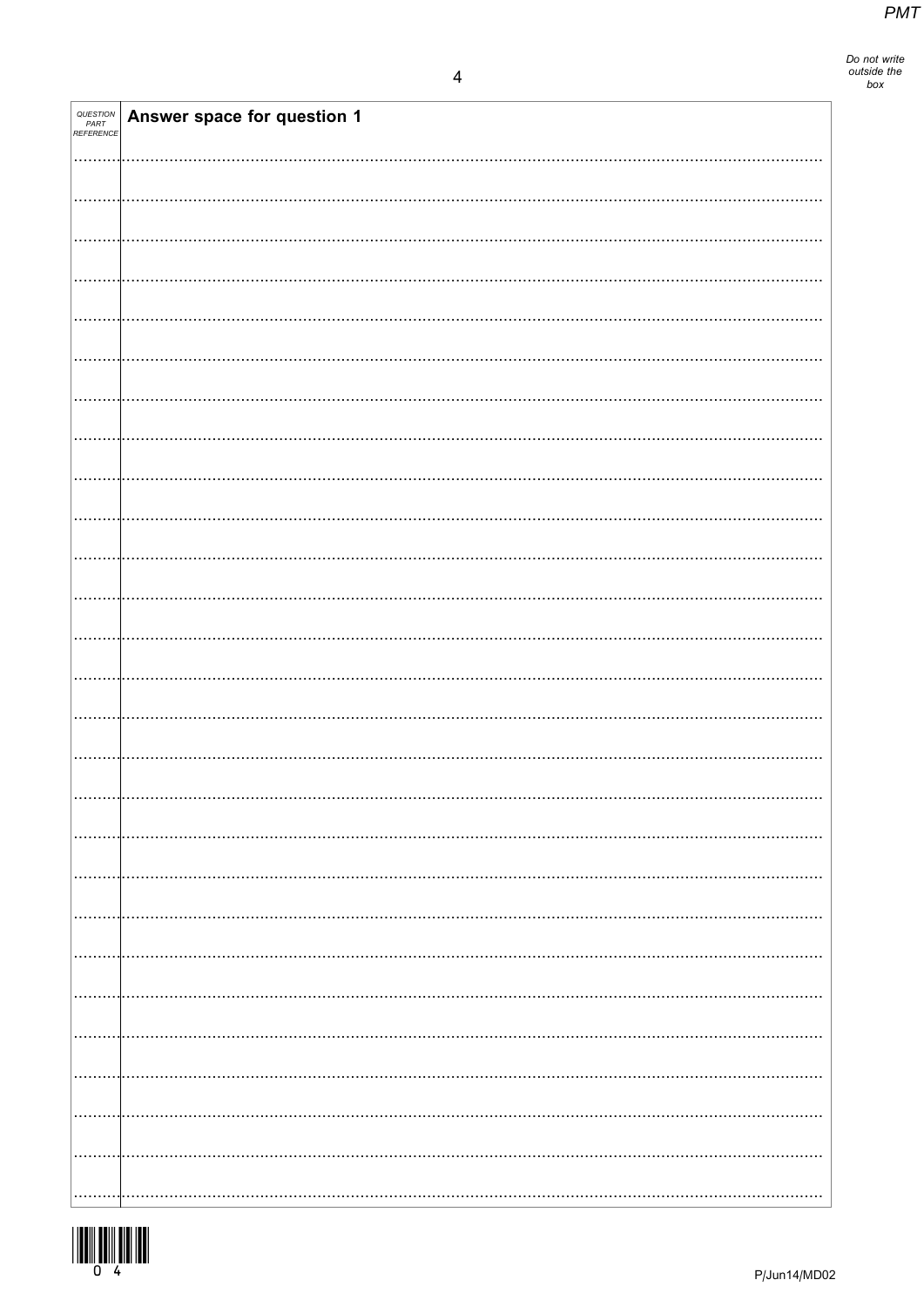| <b>QUESTION<br/>PART<br/>REFERENCE</b> | Answer space for question 1 |
|----------------------------------------|-----------------------------|
|                                        |                             |
|                                        |                             |
|                                        |                             |
|                                        |                             |
|                                        |                             |
|                                        |                             |
|                                        |                             |
|                                        |                             |
|                                        |                             |
|                                        |                             |
|                                        |                             |
|                                        |                             |
|                                        |                             |
|                                        |                             |
|                                        |                             |
|                                        |                             |
|                                        |                             |
|                                        |                             |
|                                        |                             |
|                                        |                             |
|                                        |                             |
|                                        |                             |
|                                        |                             |
|                                        |                             |
|                                        |                             |
|                                        |                             |
|                                        |                             |
|                                        |                             |
|                                        |                             |
|                                        |                             |
|                                        |                             |
|                                        |                             |
|                                        |                             |
|                                        |                             |
|                                        |                             |
|                                        |                             |
|                                        |                             |
|                                        |                             |
|                                        |                             |
|                                        |                             |
|                                        |                             |
|                                        |                             |

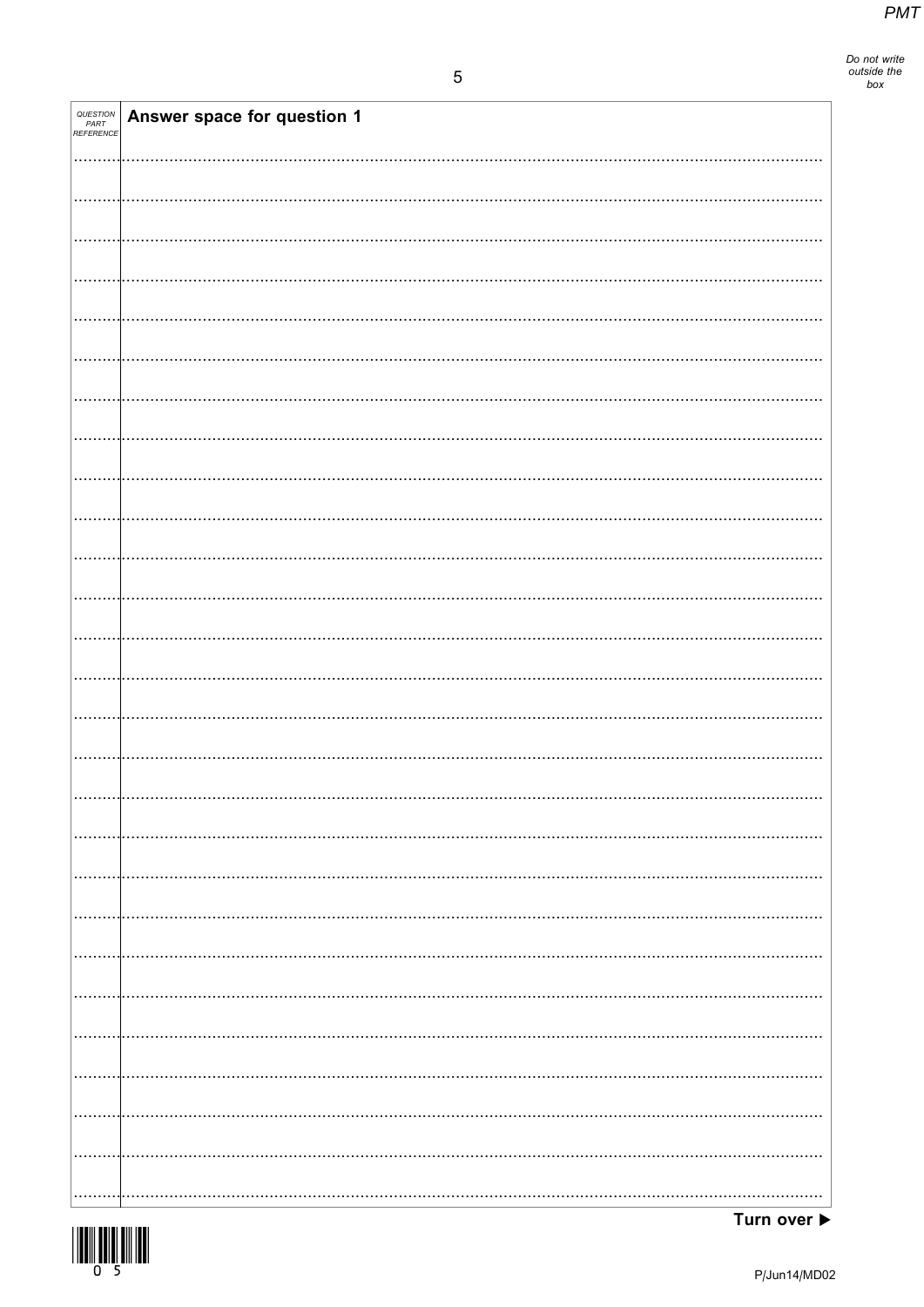$\overline{2}$ Alex and Roberto play a zero-sum game. The game is represented by the following pay-off matrix for Alex. Roberto **Strategy**  $\overline{\mathbf{F}}$ D  ${\bf E}$ G 5  $-4$  $-1$  $\mathbf{1}$  $\mathbf{A}$ Alex  $\overline{4}$  $\mathfrak{Z}$  $\boldsymbol{0}$ B  $\mathbf{1}$  $\overline{C}$  $-3$  $\boldsymbol{0}$  $-5$  $-2$ Show that this game has a stable solution and state the play-safe strategy for each  $(a)$ player. [4 marks]  $(b)$ List any saddle points.  $[1$  mark] QUESTION<br>PART<br>REFERENC Answer space for question 2  $\ddotsc$ 

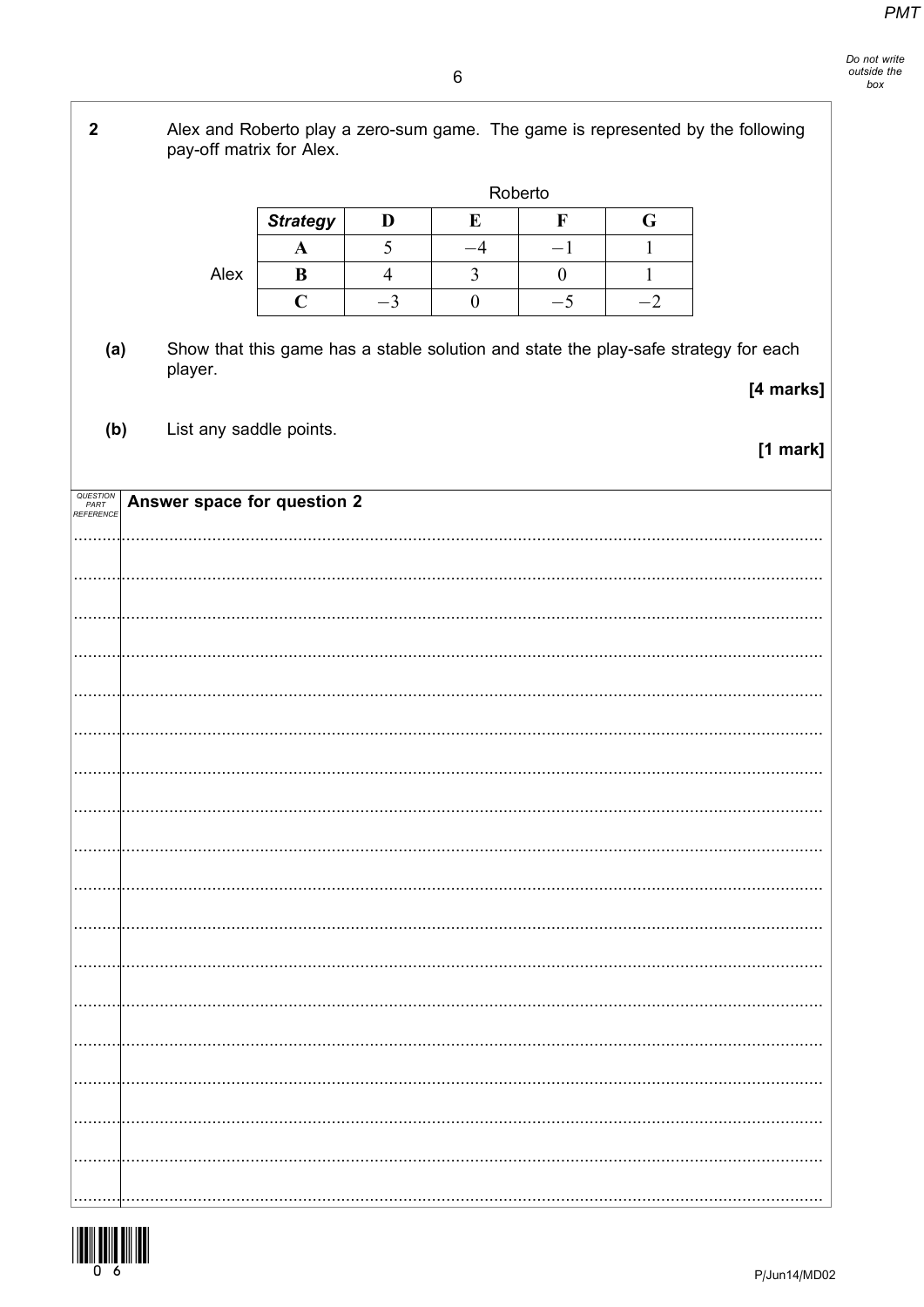Do not write<br>outside the<br>box

| QUESTION<br>PART<br>REFERENCE | Answer space for question 2 |
|-------------------------------|-----------------------------|
|                               |                             |
|                               |                             |
|                               |                             |
|                               |                             |
|                               |                             |
|                               |                             |
|                               |                             |
|                               |                             |
|                               |                             |
|                               |                             |
|                               |                             |
|                               |                             |
|                               |                             |
|                               |                             |
|                               |                             |
|                               |                             |
|                               |                             |
|                               |                             |
|                               |                             |
|                               |                             |
|                               |                             |
|                               | .                           |
|                               |                             |
|                               | .                           |
|                               |                             |
|                               |                             |
|                               |                             |



Turn over ▶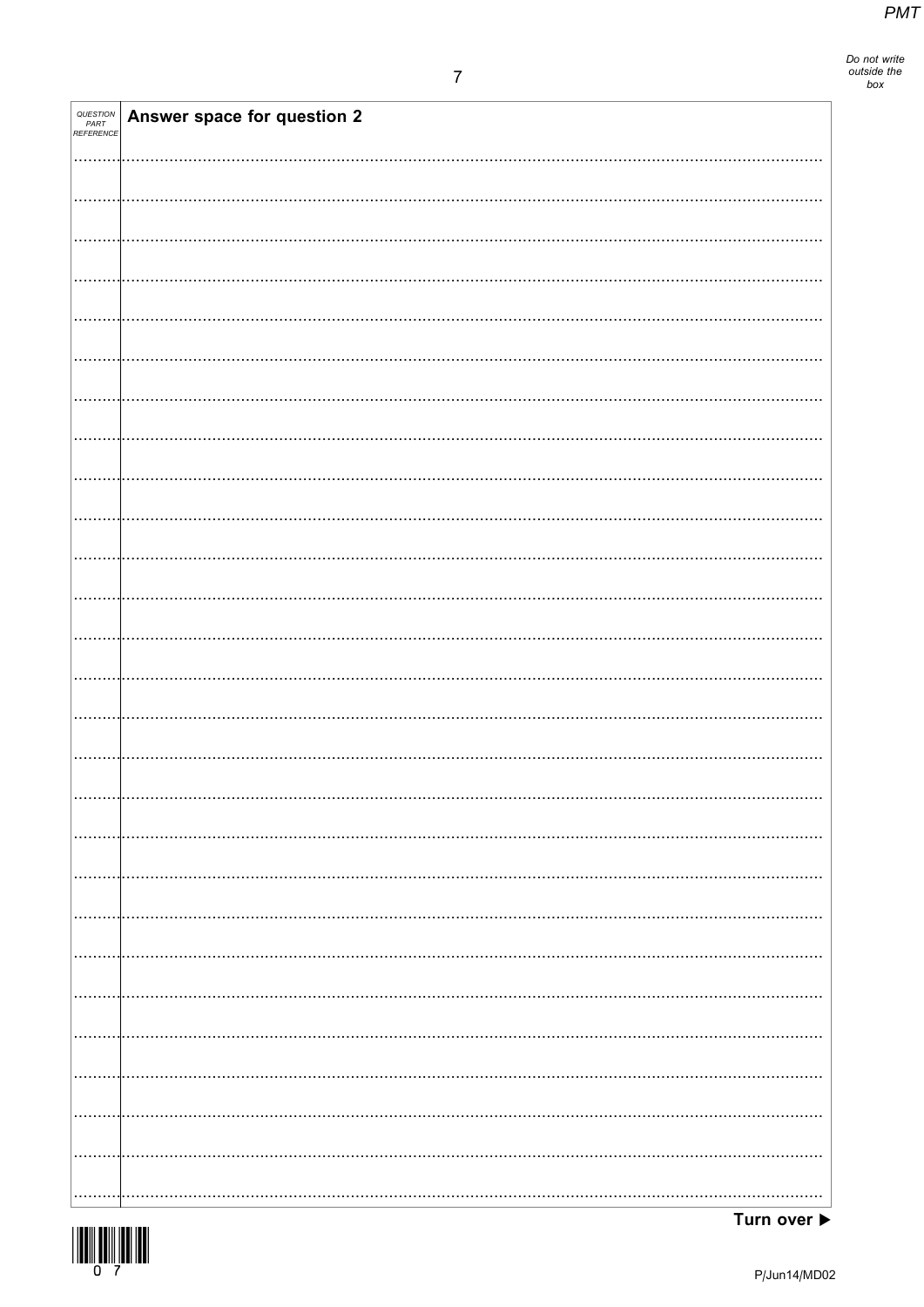



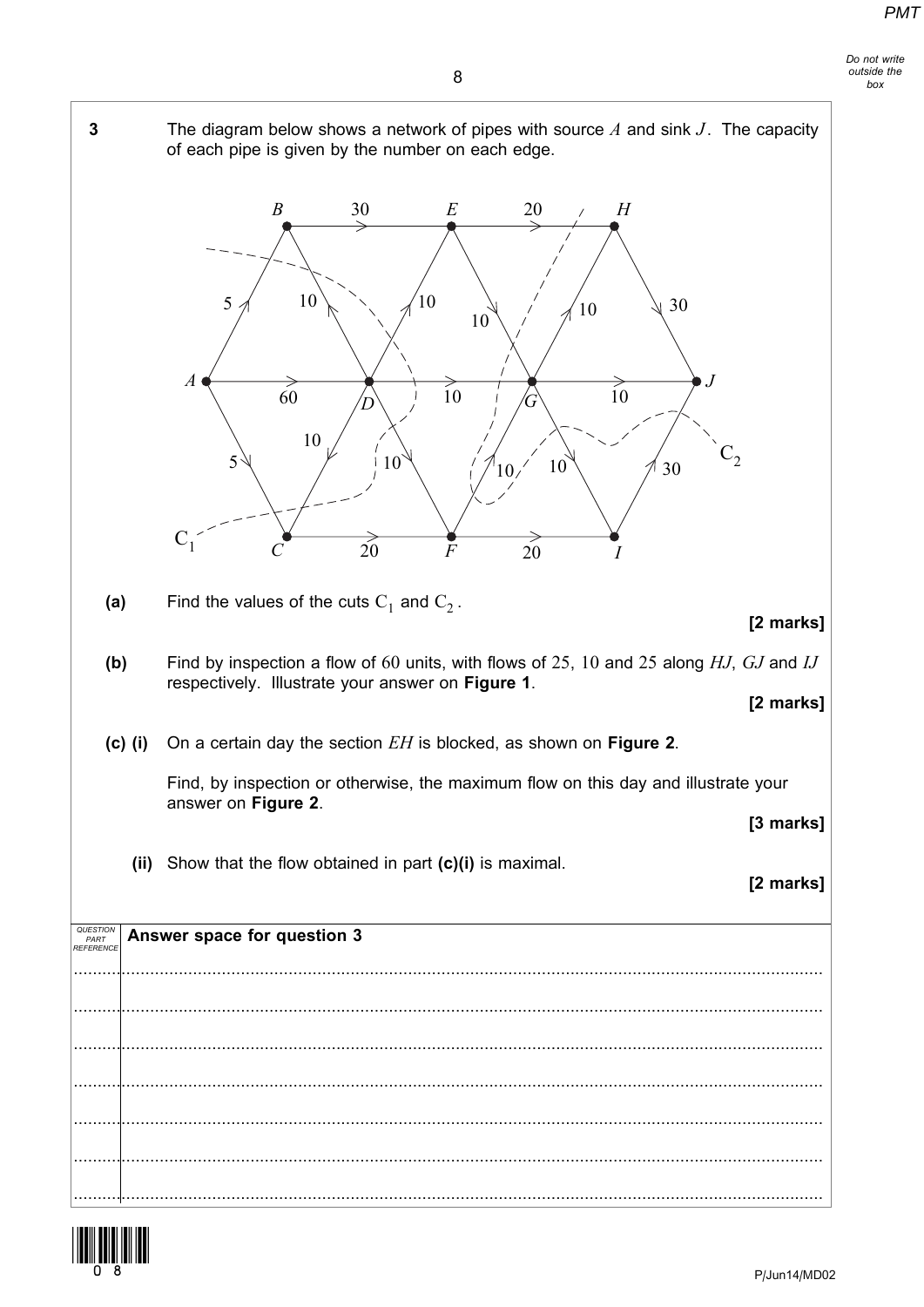

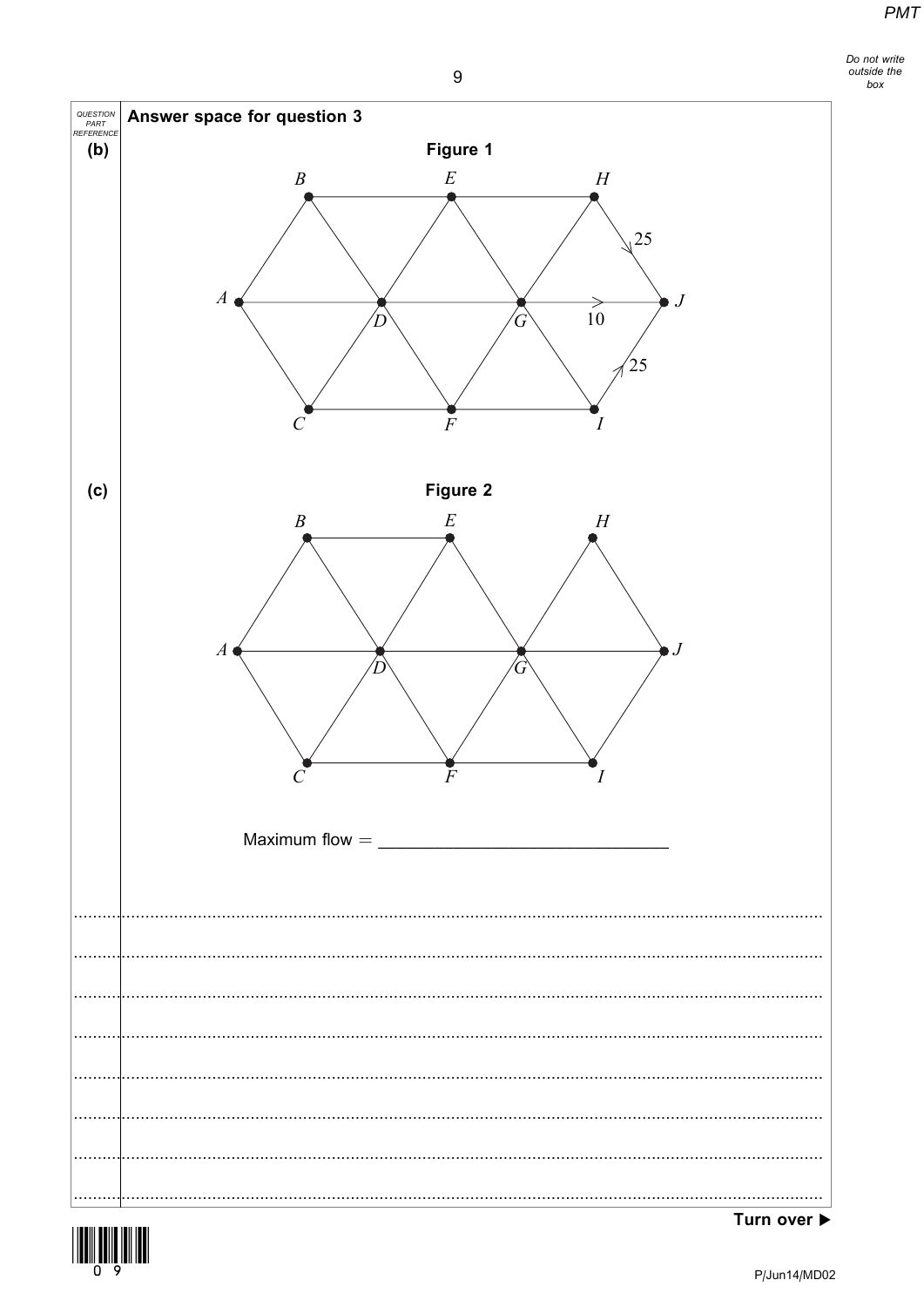| <i>QUESTION<br/>PART<br/>REFERENCE</i> | Answer space for question 3 |  |
|----------------------------------------|-----------------------------|--|
|                                        |                             |  |
|                                        |                             |  |
|                                        |                             |  |
|                                        |                             |  |
|                                        |                             |  |
|                                        |                             |  |
|                                        |                             |  |
|                                        |                             |  |
|                                        |                             |  |
|                                        |                             |  |
|                                        |                             |  |
|                                        |                             |  |
|                                        |                             |  |
|                                        |                             |  |
|                                        |                             |  |
|                                        |                             |  |
|                                        |                             |  |
|                                        |                             |  |
|                                        |                             |  |
|                                        |                             |  |
|                                        |                             |  |
|                                        |                             |  |
|                                        |                             |  |
|                                        |                             |  |
|                                        |                             |  |
|                                        |                             |  |

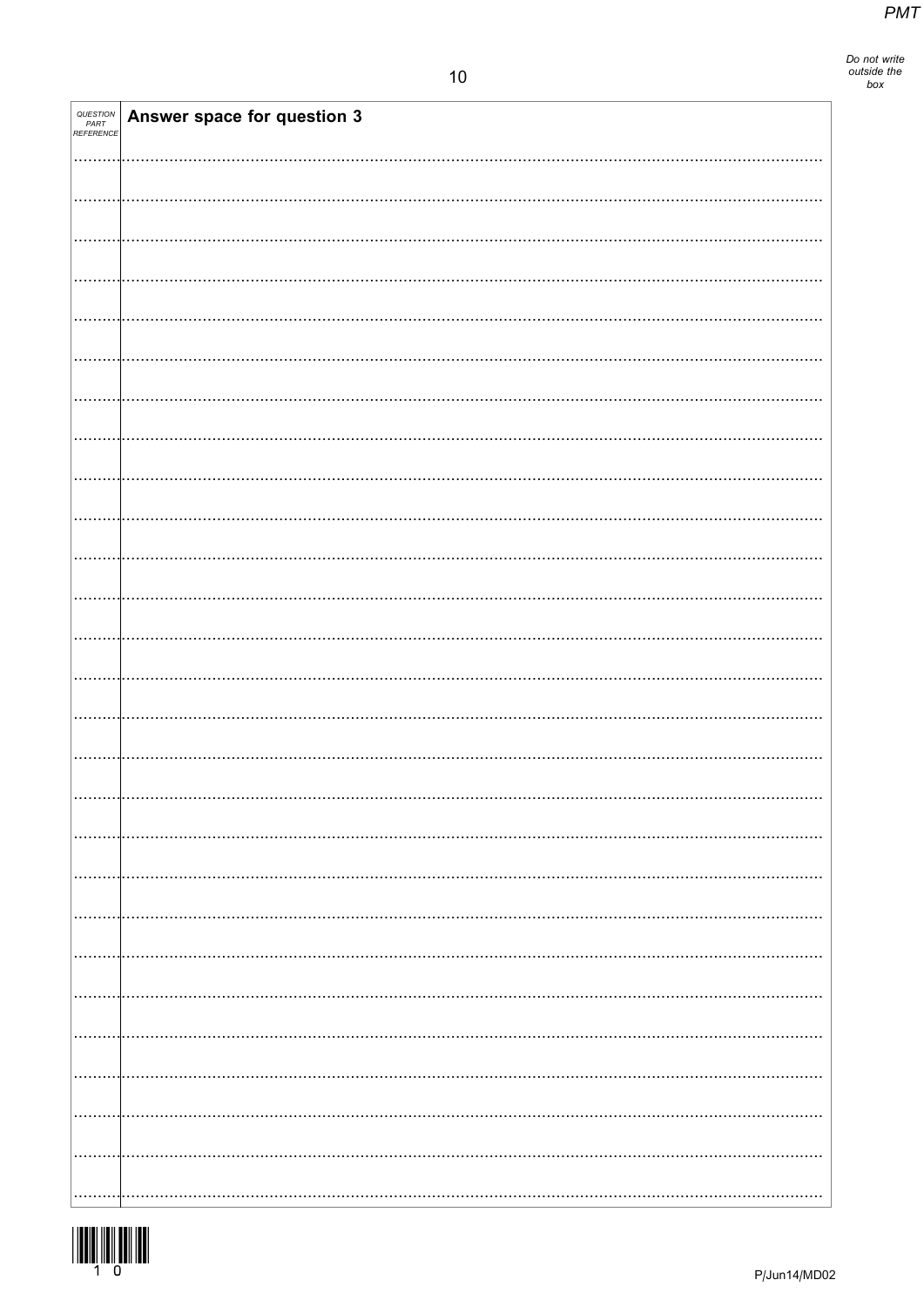| <i>QUESTION<br/>PART<br/>REFERENCE</i> | Answer space for question 3 |  |
|----------------------------------------|-----------------------------|--|
|                                        |                             |  |
|                                        |                             |  |
|                                        |                             |  |
|                                        |                             |  |
|                                        |                             |  |
|                                        |                             |  |
|                                        |                             |  |
|                                        |                             |  |
|                                        |                             |  |
|                                        |                             |  |
|                                        |                             |  |
|                                        |                             |  |
|                                        |                             |  |
|                                        |                             |  |
|                                        |                             |  |
|                                        |                             |  |
|                                        |                             |  |
|                                        |                             |  |
|                                        |                             |  |
|                                        |                             |  |
|                                        |                             |  |
|                                        |                             |  |
|                                        |                             |  |
|                                        |                             |  |
|                                        |                             |  |
|                                        |                             |  |
| .                                      |                             |  |

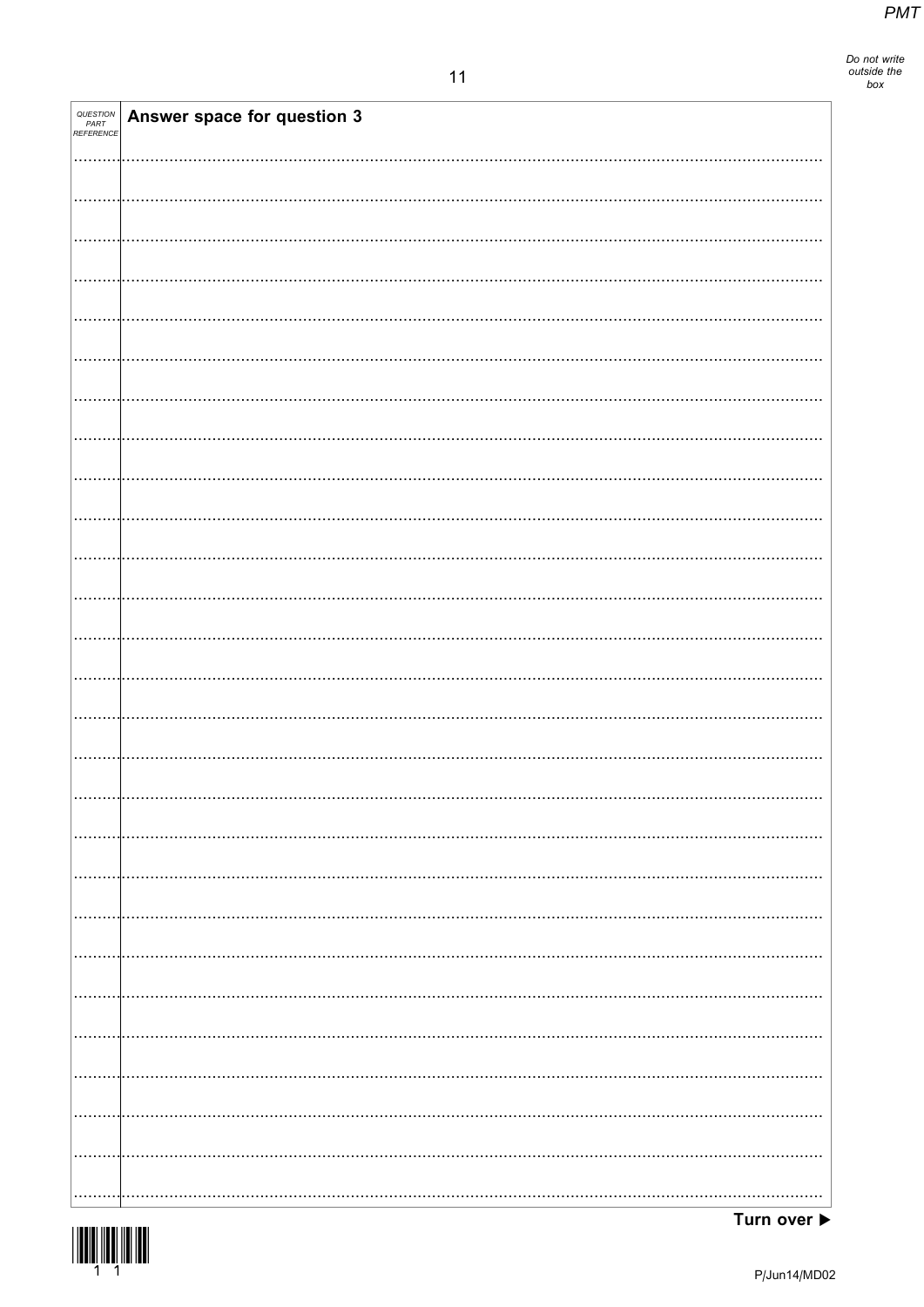| 4(a)                          |                             |                                | Display the following linear programming problem in a Simplex tableau.                   |           |
|-------------------------------|-----------------------------|--------------------------------|------------------------------------------------------------------------------------------|-----------|
|                               |                             | Maximise                       | $P = 3x + 6y + 2z$                                                                       |           |
|                               |                             | subject to                     | $x+3y+2z \leq 11$<br>$3x + 4y + 2z \le 21$                                               |           |
|                               |                             | and                            | $x \geqslant 0$ , $y \geqslant 0$ , $z \geqslant 0$ .                                    | [2 marks] |
| (b)                           |                             |                                | The first pivot to be chosen is from the $y$ -column.                                    |           |
|                               |                             |                                | Perform one iteration of the Simplex method.                                             | [3 marks] |
| (c)                           |                             | Perform one further iteration. |                                                                                          | [3 marks] |
| (d)                           |                             |                                | Interpret the tableau obtained in part (c) and state the values of your slack variables. | [3 marks] |
| QUESTION<br>PART<br>REFERENCE | Answer space for question 4 |                                |                                                                                          |           |
|                               |                             |                                |                                                                                          |           |
|                               |                             |                                |                                                                                          |           |
|                               |                             |                                |                                                                                          |           |
|                               |                             |                                |                                                                                          |           |
|                               |                             |                                |                                                                                          |           |
|                               |                             |                                |                                                                                          |           |
|                               |                             |                                |                                                                                          |           |
|                               |                             |                                |                                                                                          |           |
|                               |                             |                                |                                                                                          |           |
|                               |                             |                                |                                                                                          |           |
|                               |                             |                                |                                                                                          |           |
|                               |                             |                                |                                                                                          |           |
|                               |                             |                                |                                                                                          |           |
|                               |                             |                                |                                                                                          |           |
|                               |                             |                                |                                                                                          |           |



-F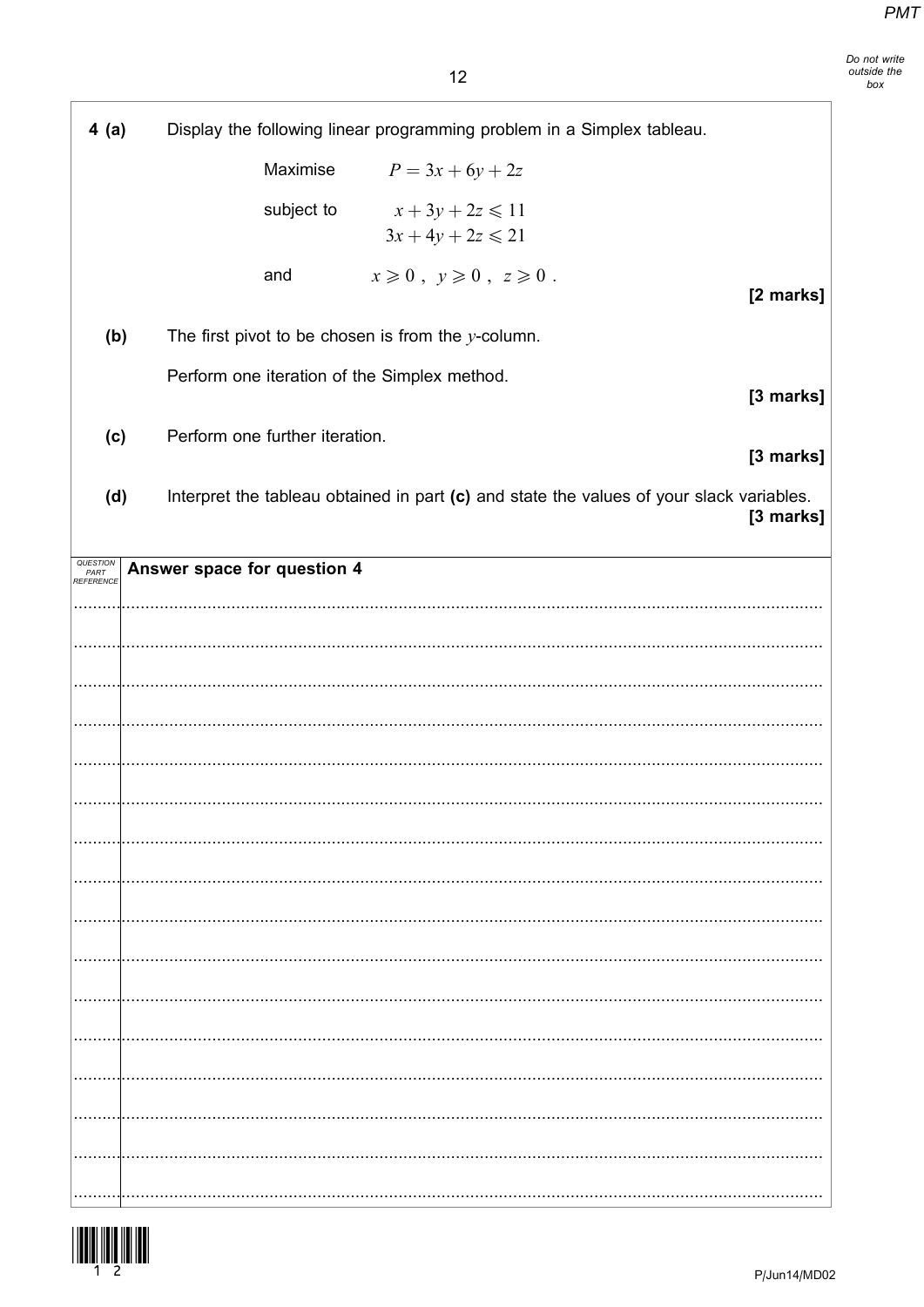| QUESTION<br>PART<br>REFERENCE | Answer space for question 4 |
|-------------------------------|-----------------------------|
|                               |                             |
|                               |                             |
|                               |                             |
|                               |                             |
|                               |                             |
|                               |                             |
|                               |                             |
|                               |                             |
|                               |                             |
|                               |                             |
|                               |                             |
|                               |                             |
|                               |                             |
|                               |                             |
|                               |                             |
|                               |                             |
|                               |                             |
|                               |                             |
|                               |                             |
|                               |                             |
|                               |                             |
|                               |                             |
|                               |                             |
|                               |                             |
|                               |                             |
|                               |                             |
|                               |                             |
| .                             |                             |

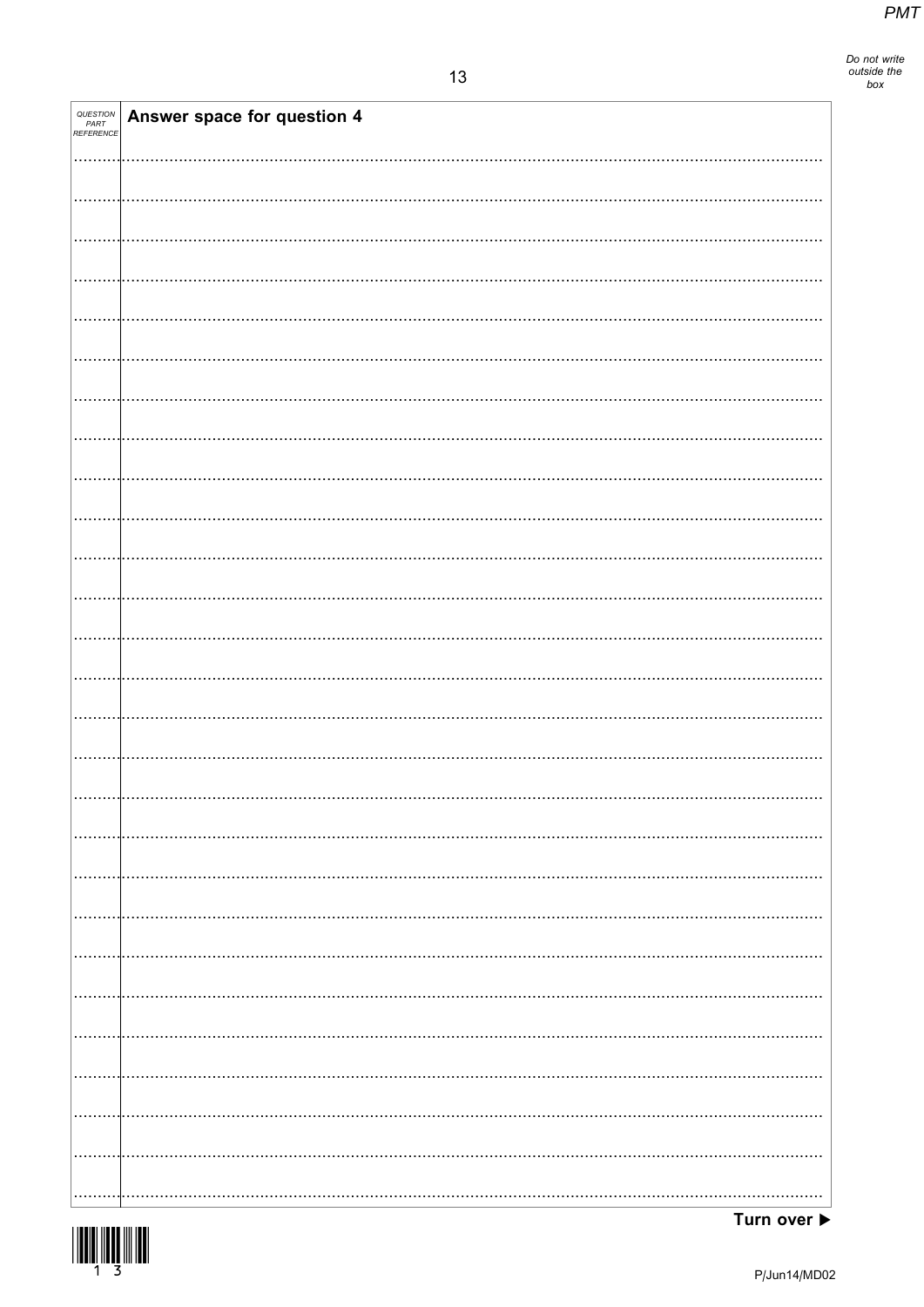5 Mark and Owen play a zero-sum game. The game is represented by the following pay-off matrix for Mark. Owen **Strategy** D E  $\mathbf F$  $\overline{4}$  $\mathbf{1}$  $-1$  $\mathbf{A}$ Mark  $\bf{B}$  $\overline{3}$  $-2$  $-2$  $\mathbf C$  $-2$  $\boldsymbol{0}$  $\overline{3}$ Explain why Mark should never play strategy B.  $(a)$  $[1$  mark] It is given that the value of the game is  $0.6$ . Find the optimal strategy for Owen.  $(b)$ (You are not required to find the optimal mixed strategy for Mark.) [7 marks] QUESTION<br>PART<br>REFERENCE Answer space for question 5 . . . 

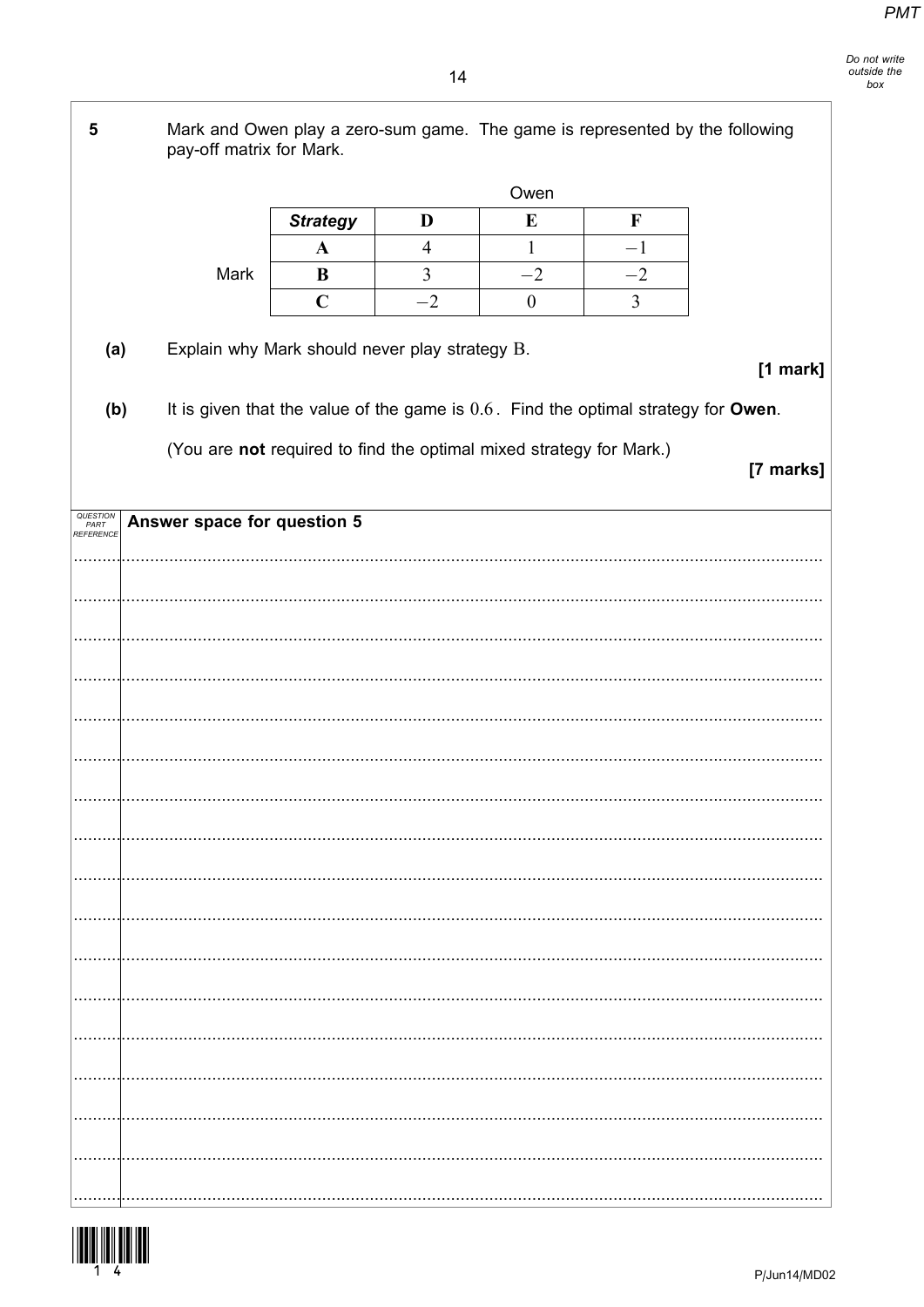Do not write<br>outside the<br>box

| QUESTION<br>PART<br>REFERENCE | <b>Answer space for question 5</b> |  |
|-------------------------------|------------------------------------|--|
|                               |                                    |  |
|                               |                                    |  |
|                               |                                    |  |
|                               |                                    |  |
|                               |                                    |  |
|                               |                                    |  |
|                               |                                    |  |
|                               |                                    |  |
|                               |                                    |  |
|                               |                                    |  |
|                               |                                    |  |
|                               |                                    |  |
|                               |                                    |  |
|                               |                                    |  |
|                               |                                    |  |
|                               |                                    |  |
|                               |                                    |  |
|                               |                                    |  |
|                               |                                    |  |
|                               |                                    |  |
|                               |                                    |  |
|                               |                                    |  |
|                               |                                    |  |
|                               |                                    |  |
|                               |                                    |  |
|                               |                                    |  |
|                               |                                    |  |
|                               |                                    |  |
|                               |                                    |  |
|                               |                                    |  |
|                               |                                    |  |
|                               |                                    |  |
|                               |                                    |  |
|                               |                                    |  |
|                               |                                    |  |
|                               |                                    |  |
|                               |                                    |  |
|                               |                                    |  |
|                               |                                    |  |
|                               |                                    |  |
|                               |                                    |  |
|                               |                                    |  |
|                               |                                    |  |
|                               |                                    |  |
|                               |                                    |  |
|                               |                                    |  |
|                               |                                    |  |
|                               |                                    |  |
|                               |                                    |  |
|                               |                                    |  |
|                               |                                    |  |
|                               |                                    |  |
|                               |                                    |  |
|                               |                                    |  |
|                               |                                    |  |
|                               |                                    |  |
|                               |                                    |  |
|                               |                                    |  |
|                               |                                    |  |



Turn over ▶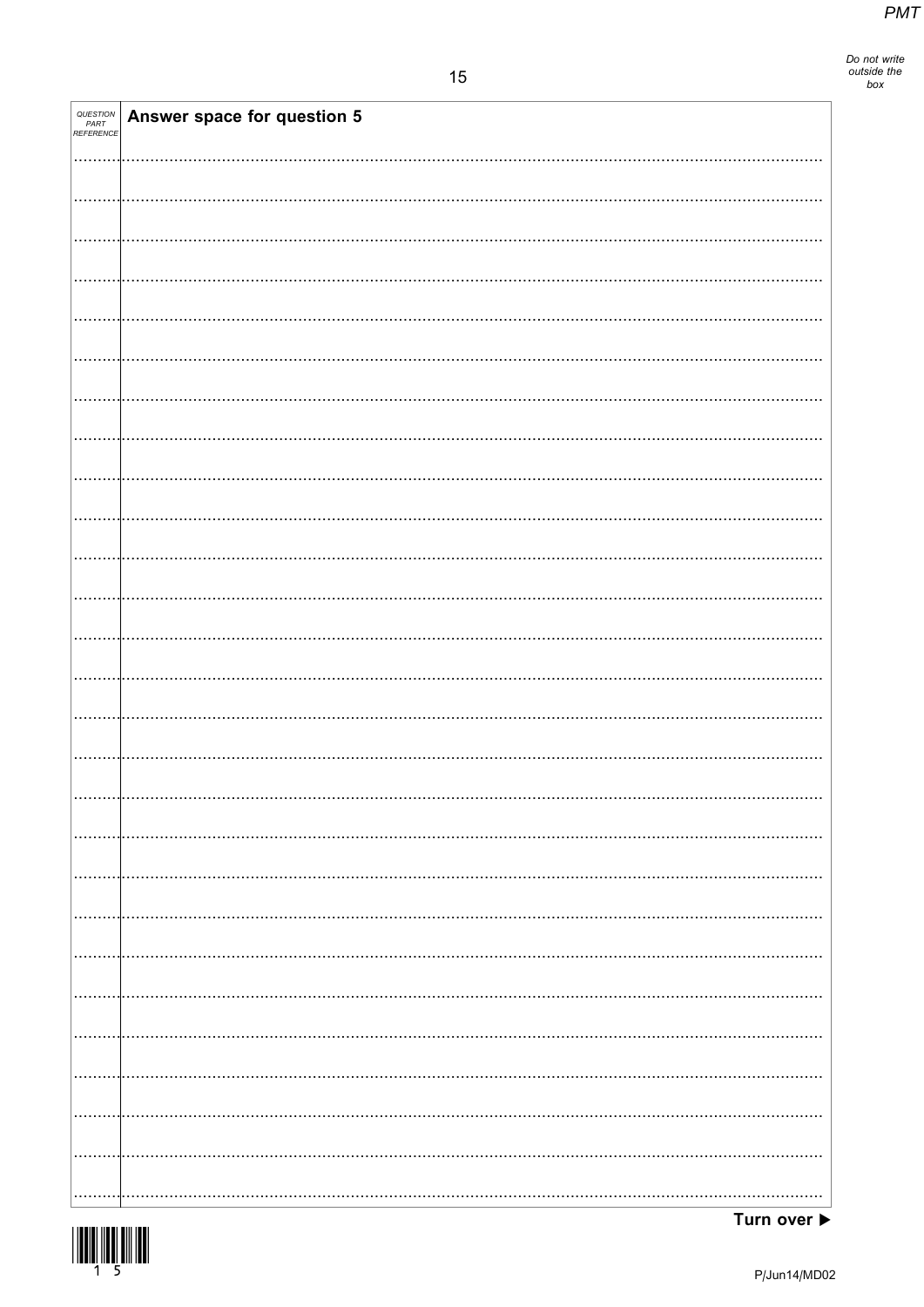

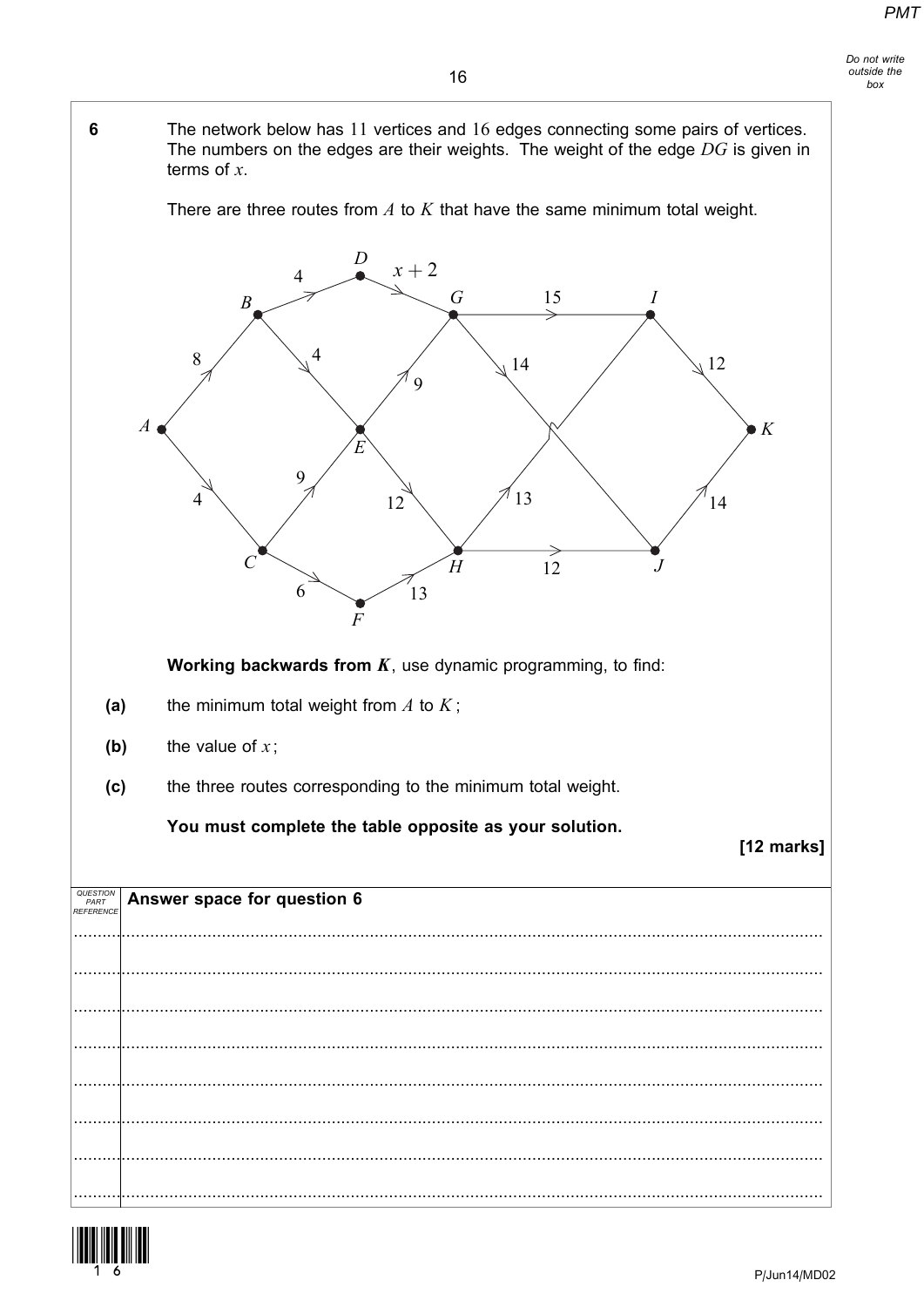# Answer space for question 6

| <b>Stage</b> | <b>State</b>     | From     | <b>Calculation</b> | <b>Value</b> |
|--------------|------------------|----------|--------------------|--------------|
| $\mathbf{1}$ | $\cal I$         | $\cal K$ |                    |              |
|              | $\boldsymbol{J}$ | $\cal K$ |                    |              |
|              |                  |          |                    |              |
|              |                  |          |                    |              |
|              |                  |          |                    |              |
|              |                  |          |                    |              |
|              |                  |          |                    |              |
|              |                  |          |                    |              |
|              |                  |          |                    |              |
|              |                  |          |                    |              |
|              |                  |          |                    |              |
|              |                  |          |                    |              |
|              |                  |          |                    |              |
|              |                  |          |                    |              |
|              |                  |          |                    |              |
|              |                  |          |                    |              |
|              |                  |          |                    |              |
|              |                  |          |                    |              |
|              |                  |          |                    |              |
|              |                  |          |                    |              |
|              |                  |          |                    |              |
|              |                  |          |                    |              |
|              |                  |          |                    |              |
|              |                  |          |                    |              |



Turn over  $\blacktriangleright$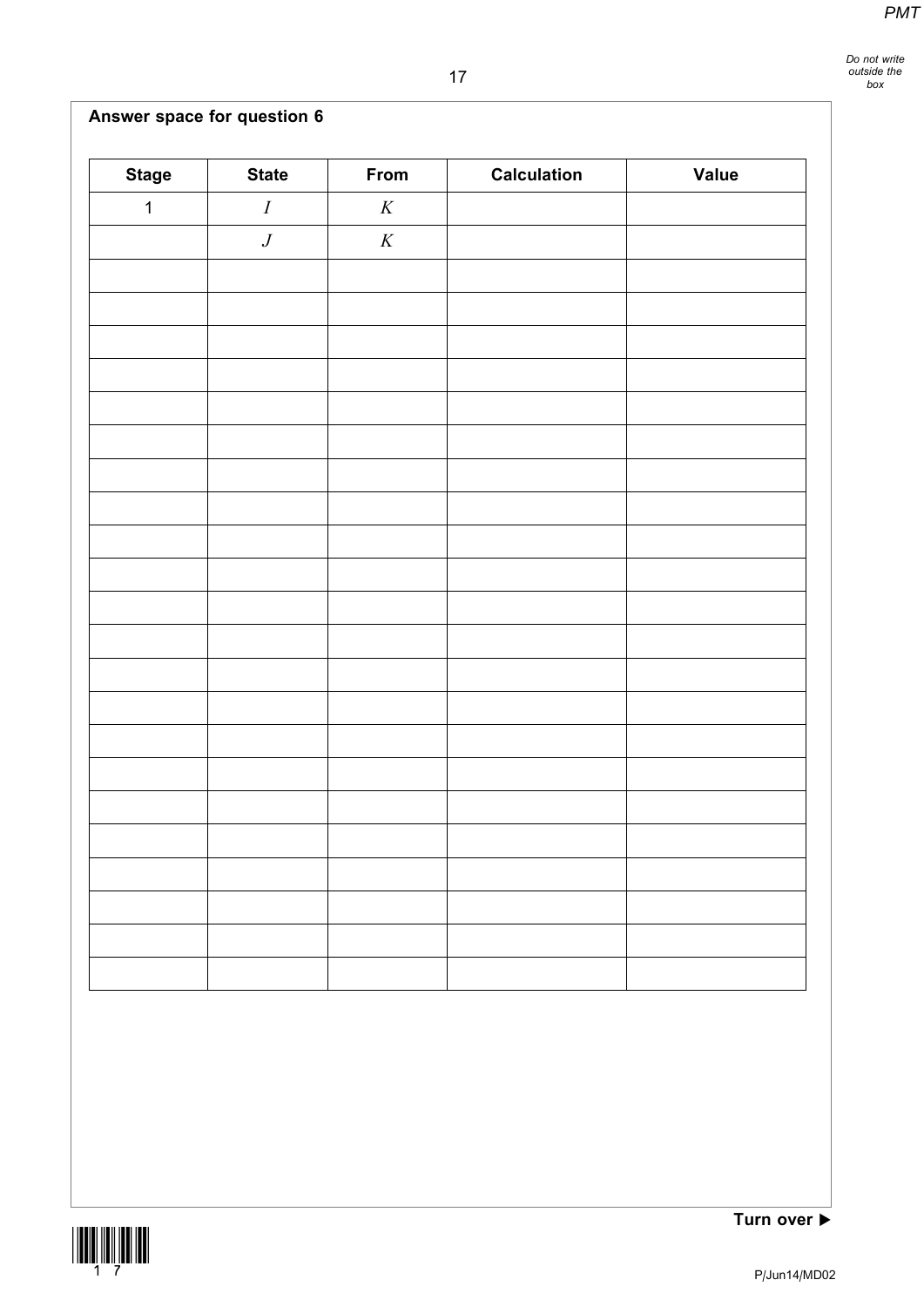| QUESTION<br>PART<br>REFERENCE | Answer space for question 6 |
|-------------------------------|-----------------------------|
|                               |                             |
|                               |                             |
|                               |                             |
|                               |                             |
|                               |                             |
|                               |                             |
|                               |                             |
|                               |                             |
|                               |                             |
|                               |                             |
|                               |                             |
|                               |                             |
|                               |                             |
|                               |                             |
|                               |                             |
|                               |                             |
|                               |                             |
|                               |                             |
|                               |                             |
|                               |                             |
|                               |                             |
|                               |                             |
|                               |                             |
|                               |                             |
|                               |                             |

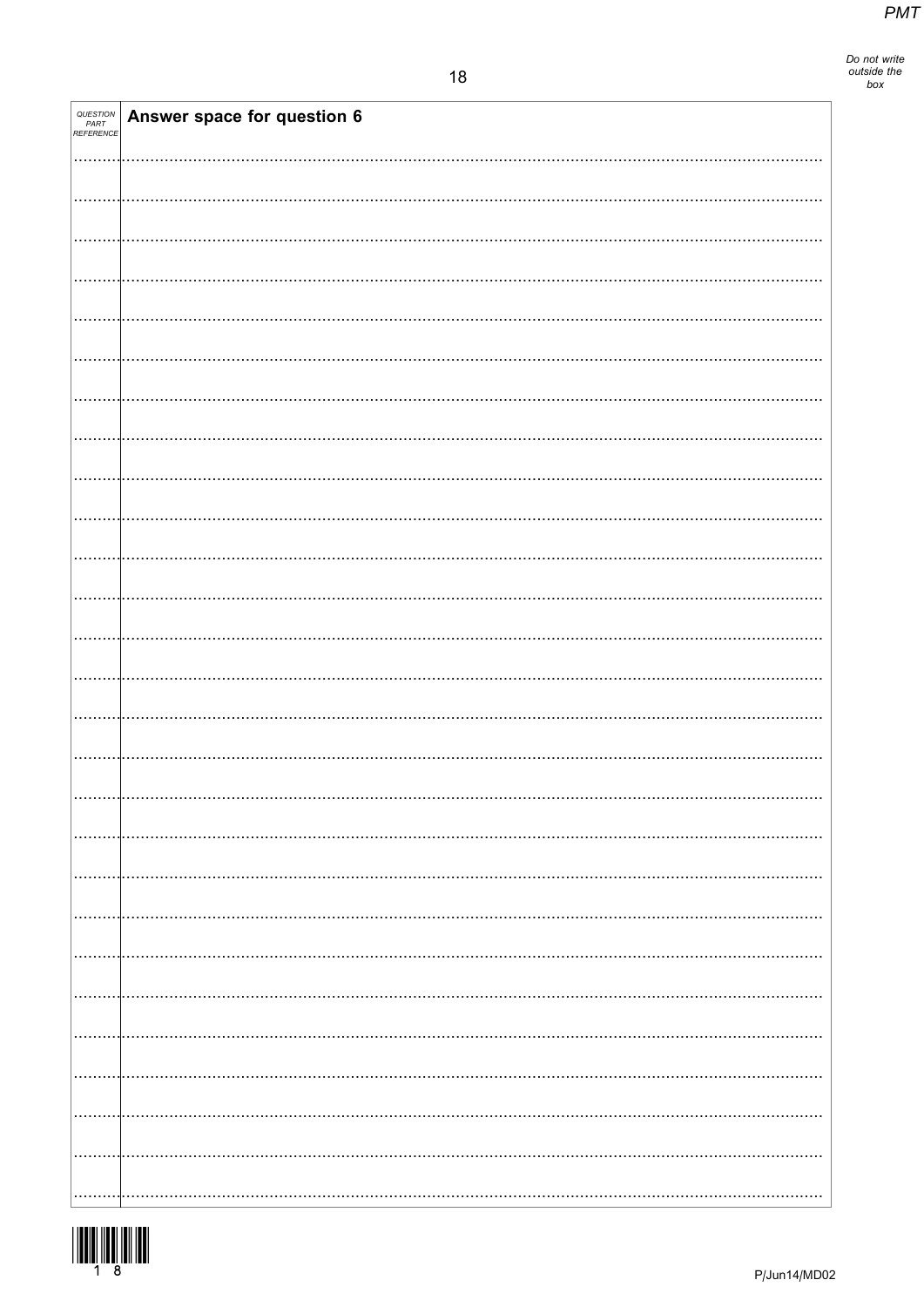| QUESTION<br>PART<br>REFERENCE | Answer space for question 6 |
|-------------------------------|-----------------------------|
|                               |                             |
|                               |                             |
|                               |                             |
|                               |                             |
|                               |                             |
|                               |                             |
|                               |                             |
|                               |                             |
|                               |                             |
|                               |                             |
|                               |                             |
|                               |                             |
|                               |                             |
|                               |                             |
|                               |                             |
|                               |                             |
|                               |                             |
|                               |                             |
|                               |                             |
|                               |                             |
|                               |                             |
|                               |                             |
|                               |                             |
|                               |                             |
|                               |                             |
|                               |                             |

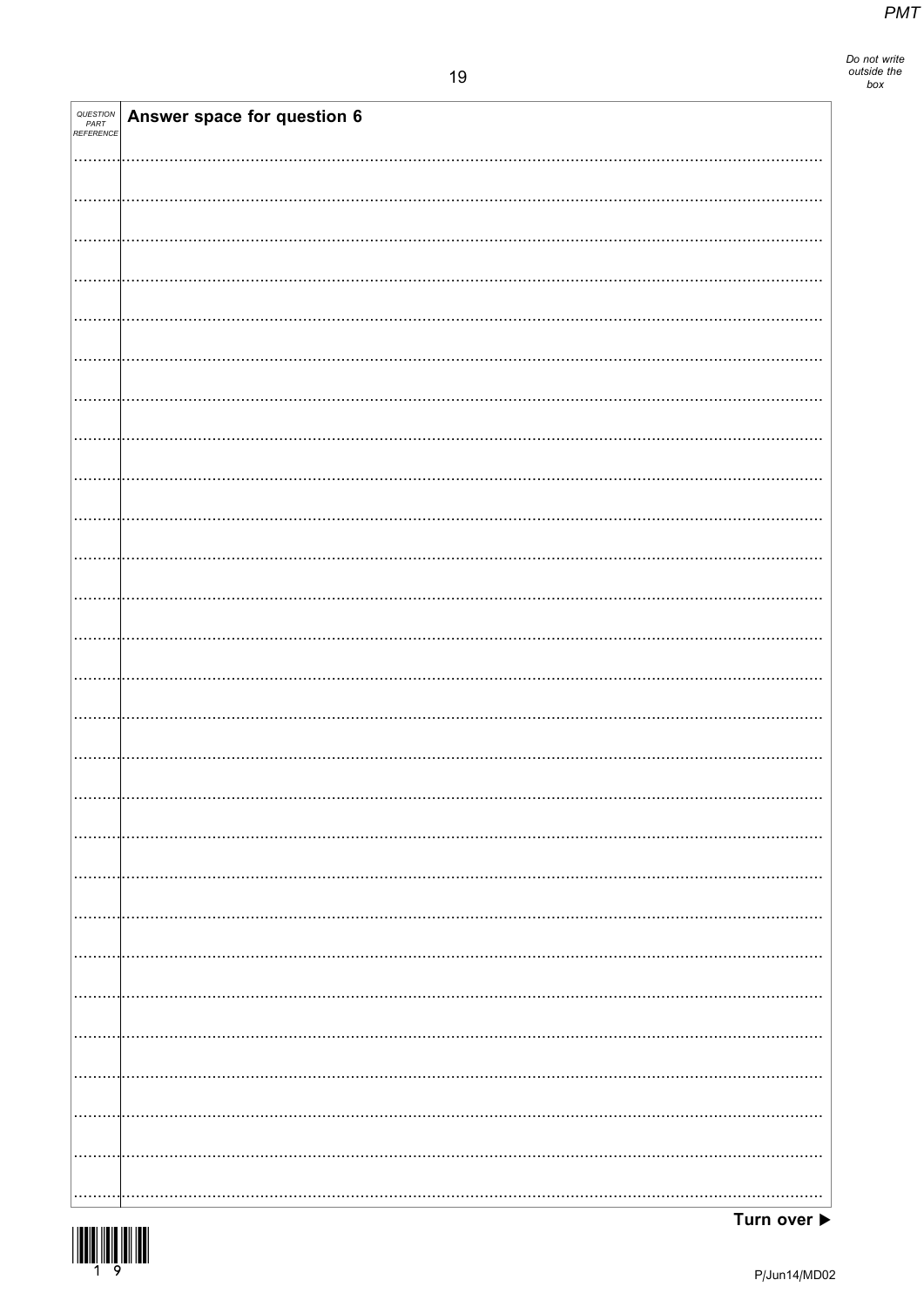٦

| $\overline{\mathbf{7}}$                                                                                                                                              | The table shows the times taken, in minutes, by four people, $A, B, C$ and $D$ , to carry<br>out the tasks $W, X, Y$ and Z.                                                                         |                  |                  |                  |                  |           |
|----------------------------------------------------------------------------------------------------------------------------------------------------------------------|-----------------------------------------------------------------------------------------------------------------------------------------------------------------------------------------------------|------------------|------------------|------------------|------------------|-----------|
|                                                                                                                                                                      | Some of the times are subject to the same delay of x minutes, where $4 < x < 11$ .                                                                                                                  |                  |                  |                  |                  |           |
|                                                                                                                                                                      |                                                                                                                                                                                                     | $\boldsymbol{A}$ | $\boldsymbol{B}$ | $\boldsymbol{C}$ | $\boldsymbol{D}$ |           |
|                                                                                                                                                                      | Task $W$                                                                                                                                                                                            | $x+8$            | $x + 4$          | $x+6$            | $x + 9$          |           |
|                                                                                                                                                                      | Task $X$                                                                                                                                                                                            | $x + 5$          | $x + 3$          | $x + 4$          | $x + 2$          |           |
|                                                                                                                                                                      | Task $Y$                                                                                                                                                                                            | $x+8$            | $x + 7$          | $x + 5$          | $2x + 2$         |           |
|                                                                                                                                                                      | Task $Z$                                                                                                                                                                                            | $x + 3$          | $2x - 3$         | 12               | $x+1$            |           |
|                                                                                                                                                                      | Each of the four tasks is to be given to a different one of the four people so that the<br>total time for the four tasks is minimised.<br>The minimum time to complete task Z is $(x + 1)$ .<br>(a) |                  |                  |                  |                  |           |
| Write down the minimum time to complete task $W$ , task $X$ and task $Y$ .                                                                                           |                                                                                                                                                                                                     |                  |                  | [2 marks]        |                  |           |
| Use the Hungarian algorithm, by reducing the rows first, to assign each task to a<br>(b)<br>different person so that the total time for the four tasks is minimised. |                                                                                                                                                                                                     |                  |                  | [7 marks]        |                  |           |
| (c)                                                                                                                                                                  | Given that the minimum total time is $42$ minutes, find the value of x.                                                                                                                             |                  |                  |                  |                  | [2 marks] |
| PART<br>REFERENCE                                                                                                                                                    | Answer space for question 7                                                                                                                                                                         |                  |                  |                  |                  |           |
|                                                                                                                                                                      |                                                                                                                                                                                                     |                  |                  |                  |                  |           |
|                                                                                                                                                                      |                                                                                                                                                                                                     |                  |                  |                  |                  |           |
|                                                                                                                                                                      |                                                                                                                                                                                                     |                  |                  |                  |                  |           |
|                                                                                                                                                                      |                                                                                                                                                                                                     |                  |                  |                  |                  |           |
|                                                                                                                                                                      |                                                                                                                                                                                                     |                  |                  |                  |                  |           |
|                                                                                                                                                                      |                                                                                                                                                                                                     |                  |                  |                  |                  |           |
|                                                                                                                                                                      |                                                                                                                                                                                                     |                  |                  |                  |                  |           |
|                                                                                                                                                                      |                                                                                                                                                                                                     |                  |                  |                  |                  |           |
|                                                                                                                                                                      |                                                                                                                                                                                                     |                  |                  |                  |                  |           |
|                                                                                                                                                                      |                                                                                                                                                                                                     |                  |                  |                  |                  |           |
|                                                                                                                                                                      |                                                                                                                                                                                                     |                  |                  |                  |                  |           |
|                                                                                                                                                                      |                                                                                                                                                                                                     |                  |                  |                  |                  |           |
|                                                                                                                                                                      |                                                                                                                                                                                                     |                  |                  |                  |                  |           |
|                                                                                                                                                                      |                                                                                                                                                                                                     |                  |                  |                  |                  |           |
|                                                                                                                                                                      |                                                                                                                                                                                                     |                  |                  |                  |                  |           |
|                                                                                                                                                                      |                                                                                                                                                                                                     |                  |                  |                  |                  |           |

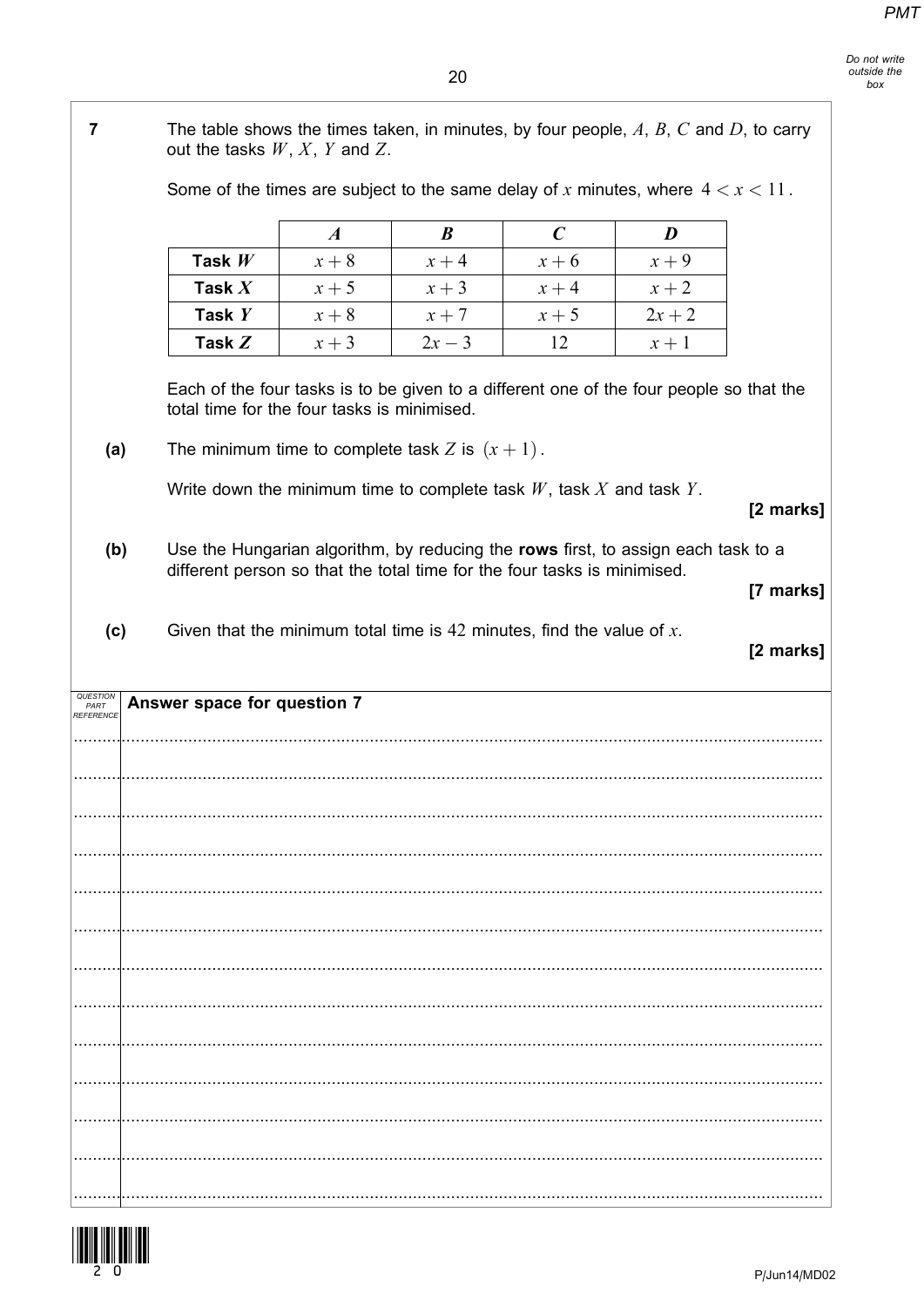| <i>QUESTION<br/>PART<br/>REFERENCE</i> | <b>Answer space for question 7</b> |  |
|----------------------------------------|------------------------------------|--|
|                                        |                                    |  |
|                                        |                                    |  |
|                                        |                                    |  |
|                                        |                                    |  |
|                                        |                                    |  |
|                                        |                                    |  |
|                                        |                                    |  |
|                                        |                                    |  |
|                                        |                                    |  |
|                                        |                                    |  |
|                                        |                                    |  |
|                                        |                                    |  |
|                                        |                                    |  |
|                                        |                                    |  |
|                                        |                                    |  |
|                                        |                                    |  |
|                                        |                                    |  |
|                                        |                                    |  |
|                                        |                                    |  |
|                                        |                                    |  |
|                                        |                                    |  |
|                                        |                                    |  |
|                                        |                                    |  |
|                                        |                                    |  |
|                                        |                                    |  |
|                                        |                                    |  |
|                                        |                                    |  |
|                                        |                                    |  |
|                                        |                                    |  |
|                                        |                                    |  |
|                                        |                                    |  |
|                                        |                                    |  |
|                                        |                                    |  |
|                                        |                                    |  |
|                                        |                                    |  |
|                                        |                                    |  |
|                                        |                                    |  |

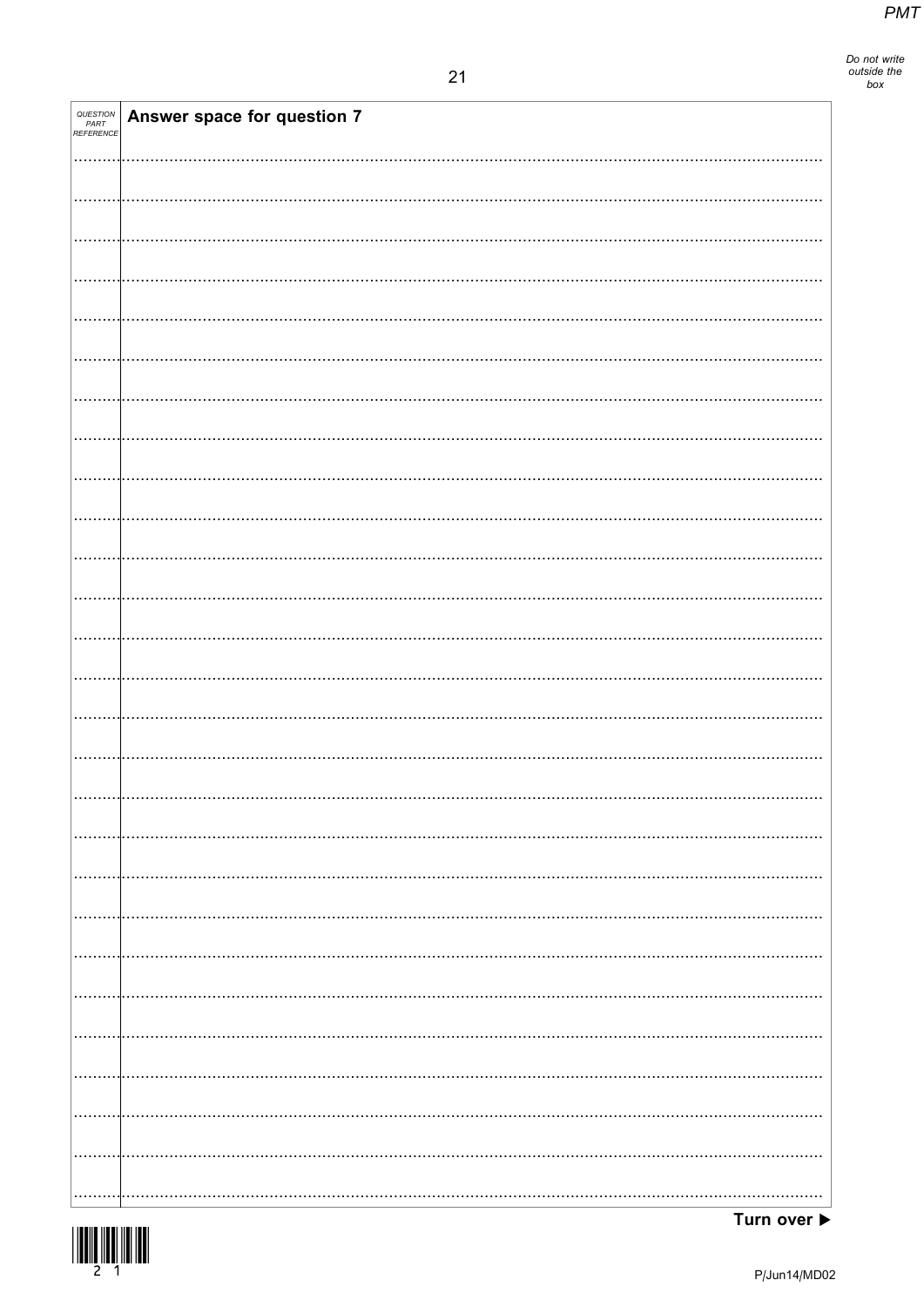8 An activity diagram for a project is shown below. The duration of each activity is given in weeks. The earliest start time and the latest finish time for each activity are shown on the diagram.



- (a) Find the values of  $x, y$  and  $z$ .
- (b) State the critical path.

# [1 mark]

[2 marks]

(c) Some of the activities can be speeded up at an additional cost. The following table lists the activities that can be speeded up together with the minimum possible duration of these activities. The table also shows the additional cost of reducing the duration of each of these activities by one week.

| <b>Activity</b> | <b>Additional cost per week</b> | <b>Minimum completion time</b><br>(weeks) |  |
|-----------------|---------------------------------|-------------------------------------------|--|
|                 | 8000                            |                                           |  |
|                 | 7000                            |                                           |  |
|                 | 6000                            |                                           |  |

The company wishes to complete the project as soon as possible.

- (i) Find which activities should be speeded up. For each such activity, state, with justification, the reduction in the number of weeks.
- (ii) Hence state the revised minimum time for the completion of the whole project.
- (iii) Calculate the total additional cost that the company would incur in meeting this revised completion time.

[7 marks]

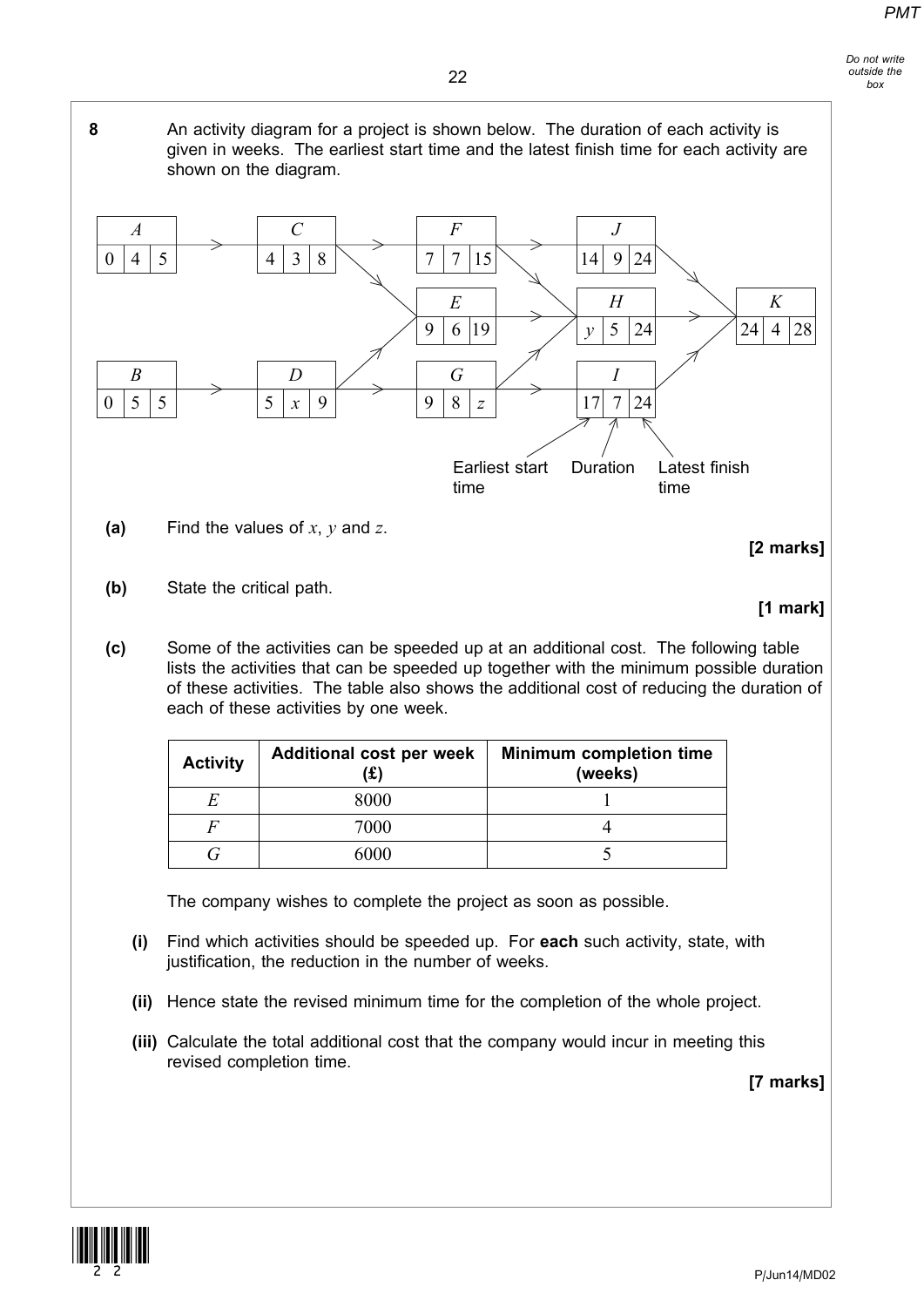| QUESTION<br>PART<br>REFERENCE | Answer space for question 8 |
|-------------------------------|-----------------------------|
|                               |                             |
|                               |                             |
|                               |                             |
|                               |                             |
|                               |                             |
|                               |                             |
|                               |                             |
|                               |                             |
|                               |                             |
|                               |                             |
|                               |                             |
|                               |                             |
|                               |                             |
|                               |                             |
|                               |                             |
|                               |                             |
|                               |                             |
|                               |                             |
|                               |                             |
|                               |                             |
|                               |                             |
|                               |                             |
|                               |                             |
|                               |                             |



Turn over  $\blacktriangleright$